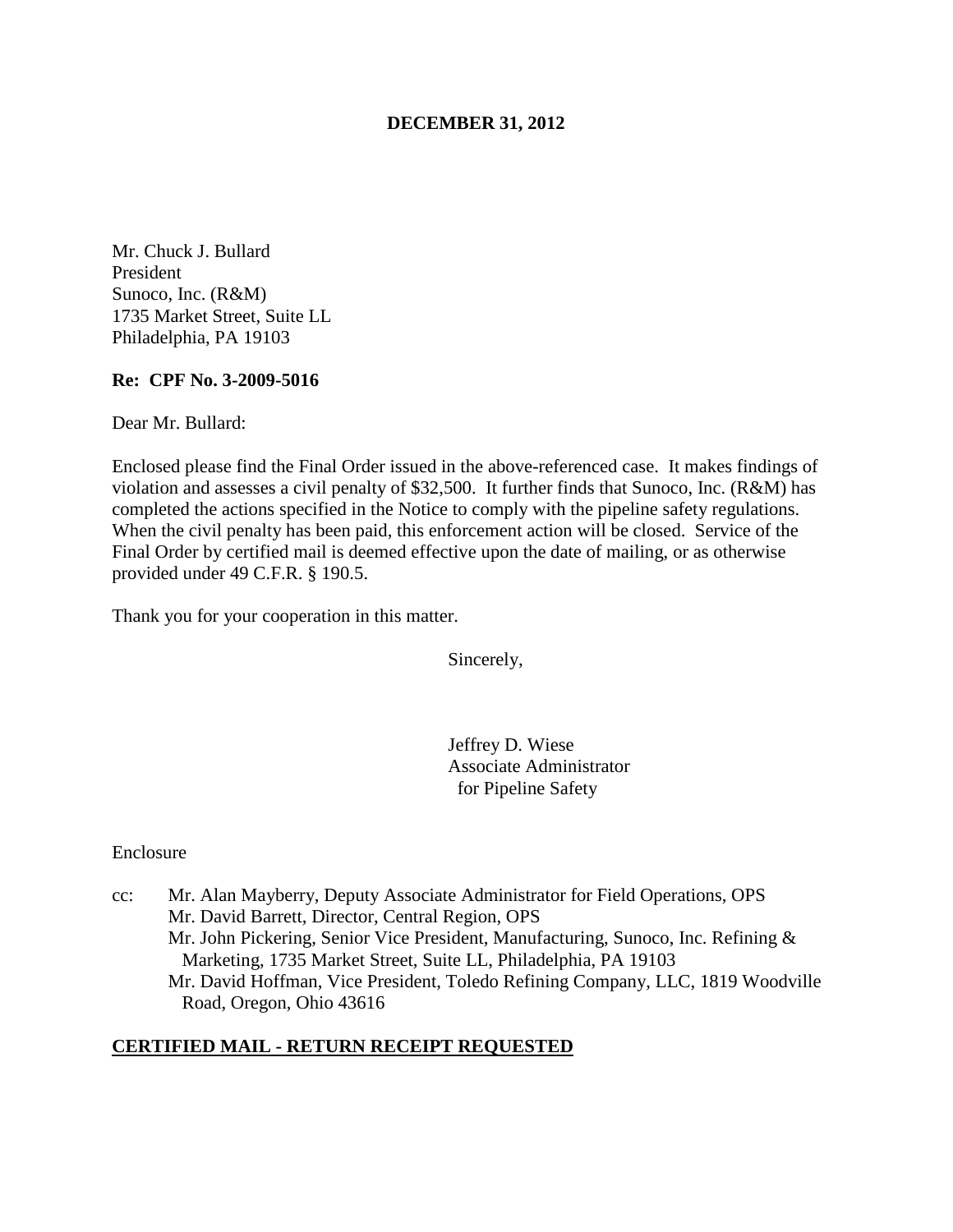# **U.S. DEPARTMENT OF TRANSPORTATION PIPELINE AND HAZARDOUS MATERIALS SAFETY ADMINISTRATION OFFICE OF PIPELINE SAFETY WASHINGTON, D.C. 20590**

**In the Matter of )** 

**\_\_\_\_\_\_\_\_\_\_\_\_\_\_\_\_\_\_\_\_\_\_\_\_\_\_\_\_\_\_\_\_\_\_\_\_ )** 

 **)** 

 **)** 

**\_\_\_\_\_\_\_\_\_\_\_\_\_\_\_\_\_\_\_\_\_\_\_\_\_\_\_\_\_\_\_\_\_\_\_\_)** 

**Sunoco, Inc. (R&M), ) CPF No. 3-2009-5016** 

**Respondent. )** 

 $\overline{a}$ 

# **FINAL ORDER**

Between October 24-28, 2005, pursuant to 49 U.S.C. § 60117, a representative of the Pipeline and Hazardous Materials Safety Administration (PHMSA), Office of Pipeline Safety (OPS), conducted an on-site pipeline safety inspection of the facilities and records of Sunoco, Inc. (R&M) (Sunoco R&M or Respondent), in Toledo, Ohio. Sunoco R&M operates various crude oil and petroleum products pipelines and terminal facilities from Texas and the Gulf of Mexico to the Great Lakes Region.<sup>1</sup>

As a result of the inspection, the Director, Central Region, OPS (Director), issued to Respondent, by letter dated September 17, 2009, a Notice of Probable Violation, Proposed Civil Penalty, and Proposed Compliance Order (Notice). In accordance with 49 C.F.R. § 190.207, the Notice proposed finding that Sunoco R&M had violated 49 C.F.R. §§ 195.406(b) and 195.573(d) and proposed assessing a civil penalty of \$32,500 for one of the alleged violations. The Notice also proposed ordering Respondent to take certain measures to correct the other alleged violation.

Sunoco R&M responded to the Notice by letters dated October 19 and November 19, 2009 (collectively, Response). The company did not contest the allegations of violation but provided an explanation of its actions and requested that the proposed civil penalty be reduced or eliminated. Respondent did not request a hearing and therefore has waived its right to one.

# **FINDINGS OF VIOLATION**

In its Response, Sunoco R&M did not contest the allegations in the Notice that it violated 49 C.F.R. Part 195, as follows:

<sup>1</sup> http://www.sunocologistics.com/Customers/Business-Lines/Asset-Map/130/ (last accessed December 12, 2012).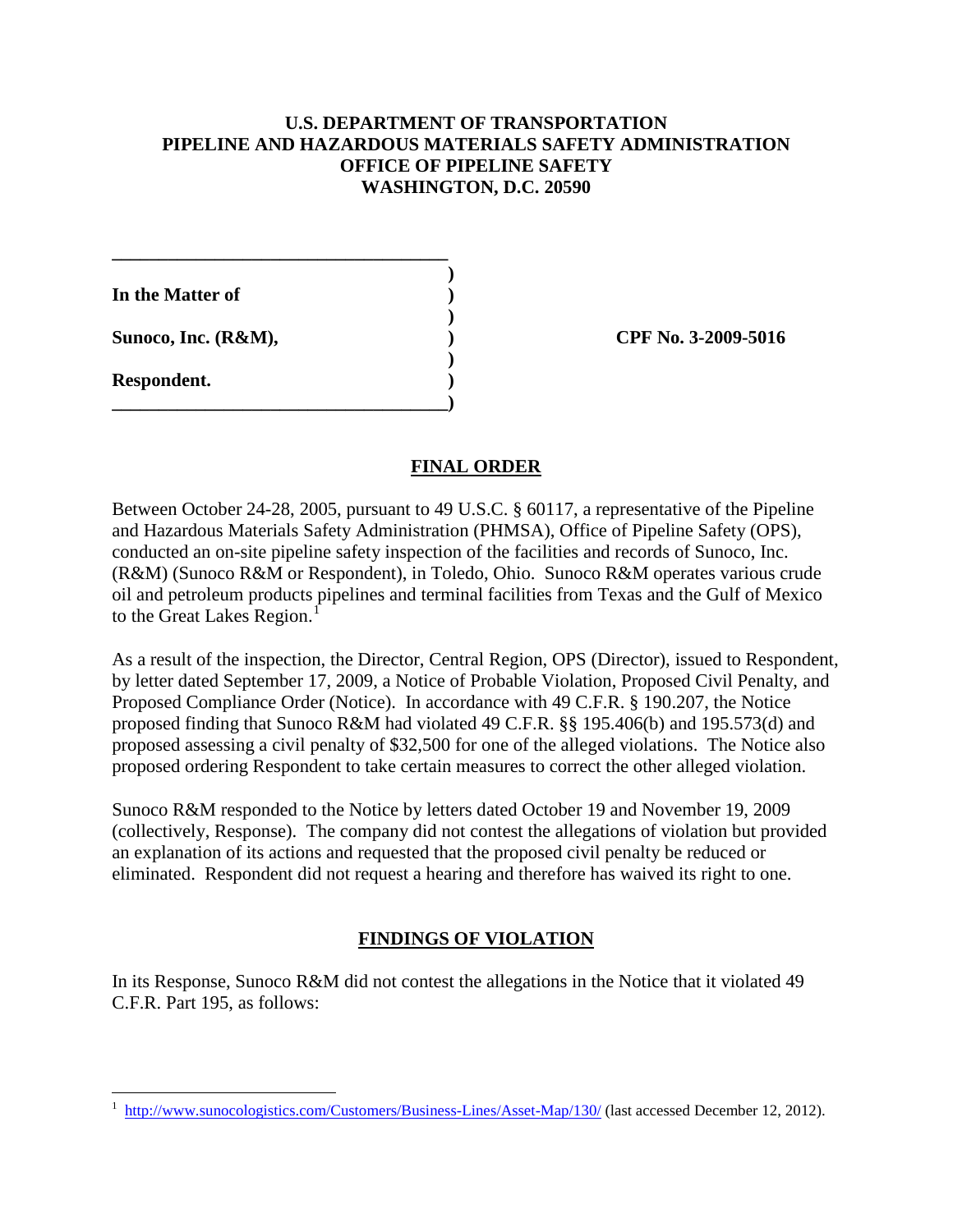**Item 1:** The Notice alleged that Respondent violated 49 C.F.R. § 195.406(b), which states:

## **§ 195.406 Maximum operating pressure.**

(a) …

(b) No operator may permit the pressure in a pipeline during surges or other variations from normal operations to exceed 110 percent of the operating pressure limit established under paragraph (a) of this section. Each operator must provide adequate controls and protective equipment to control the pressure within this limit.

The Notice alleged that Respondent violated 49 C.F.R. § 195.406(b) by permitting the pressure in Line 59 to exceed 110 percent of the maximum operating pressure (MOP) of 605 psig. Specifically, the Notice alleged that on November 17, 2004, Sunoco R&M permitted Line 59 to operate at pressures ranging from 621.6 to 697.5 psig for a period of 34 minutes.

Respondent did not contest this allegation of violation. Accordingly, based upon a review of all of the evidence, I find that Respondent vi-olated 49 C.F.R. § 195.406(b) by permitting the pressure in Line 59 to exceed 110 percent of the MOP of 605 psig.

**Item 2:** The Notice alleged that Respondent violated 49 C.F.R. § 195.573(d), which states:

#### **§ 195.573 What must I do to monitor external corrosion control?**   $(a)$ …

(d) *Breakout tanks.* You must inspect each cathodic protection system used to control corrosion on the bottom of an aboveground breakout tank to ensure that operation and maintenance of the system are in accordance with [American Petroleum Institute] API Recommended Practice 651. However, this inspection is not required if you note in the corrosion control procedures established under  $\S$  195.402(c)(3) why compliance with all or certain operation and maintenance provisions of API Recommended Practice 651 is not necessary for the safety of the tank.

The Notice alleged that Respondent violated 49 C.F.R. § 195.573(d) by failing to cathodically protect three breakout tanks in accordance with API Recommended Practice 651 (RP 651). Specifically, the Notice alleged that Sunoco R&M failed to cathodically protect breakout tanks 1601, 1602, and 16015 or, alternatively, to demonstrate that under its procedures compliance with the cathodic protection requirements of RP 651 was not necessary for these tanks, based on their design and operating parameters and other relevant factors.

Respondent did not contest this allegation of violation. Accordingly, based upon a review of all of the evidence, I find that Respondent violated 49 C.F.R. § 195.573(d) by failing to cathodically protect breakout tanks 1601, 1602, and 16015 in accordance with RP 651.

These findings of violation will be considered prior offenses in any subsequent enforcement action taken against Respondent.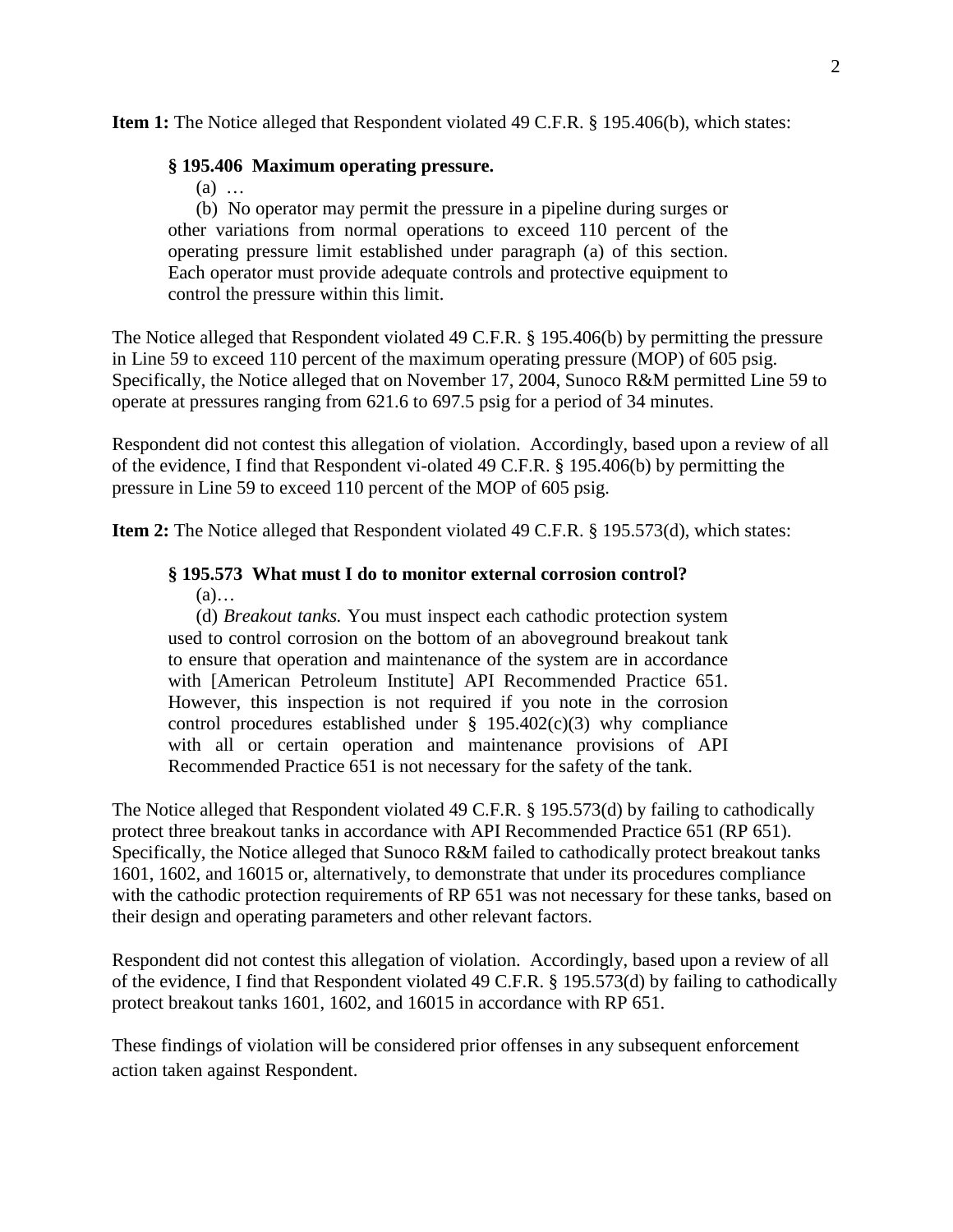### **ASSESSMENT OF PENALTY**

Under 49 U.S.C. § 60122, Respondent is subject to an administrative civil penalty not to exceed \$100,000 per violation for each day of the violation, up to a maximum of \$1,000,000 for any related series of violations. In determining the amount of a civil penalty under 49 U.S.C. § 60122 and 49 C.F.R. § 190.225, I must consider the following criteria: the nature, circumstances, and gravity of the violation, including adverse impact on the environment; the degree of Respondent's culpability; the history of Respondent's prior offenses; the Respondent's ability to pay the penalty and any effect that the penalty may have on its ability to continue doing business; and the good faith of Respondent in attempting to comply with the pipeline safety regulations. In addition, I may consider the economic benefit gained from the violation without any reduction because of subsequent damages, and such other matters as justice may require. The Notice proposed a total civil penalty of \$32,500 for the violations cited above.

**Item 1:** The Notice proposed a civil penalty of \$32,500 for Respondent's violation of 49 C.F.R. § 195.406(b) by permitting the pressure in Line 59 to exceed 110 percent of the MOP of 605 psig. In its Response, Sunoco R&M explained that the root cause of the overpressure event was the inadvertent closure of a third-party valve at the downstream pumping station and that its P-16001 pump in operation at the time had a low-flow shutdown which activated after valve was closed. Respondent noted that no adverse impacts or product releases resulted from the event and that it was discovered and reported by Sunoco R&M's own personnel. Respondent further explained that it removed the P-16001 pump from service and began operating with a smaller pump which is not capable of exceeding the MOP on Line 59. For these reasons, Respondent requested that PHMSA consider eliminating the proposed penalty.<sup>2</sup>

With respect to the nature, circumstances, and gravity of this violation, any overpressure event has the potential to impact safety because normal pressure levels have been exceeded. Respondent is correct that fortunately no product releases resulted from the event, but this was taken into consideration when the proposed penalty amount was determined and would have been higher had a release been involved. While a third-party's equipment was involved, Respondent is culpable for the violation as pipeline operators are obligated to control the pressure in the lines they operate. I acknowledge the corrective action taken by Respondent following the event to begin using a pump with more appropriate capacity for the application, but this does not constitute a good-faith effort to comply with the regulation prior to the event.

Accordingly, having reviewed the record and considered the assessment criteria, I assess Respondent a total civil penalty of **\$32,500** for violation of 49 C.F.R. § 195.406(b).

Payment of the civil penalty must be made within 20 days of service of this Final Order. Payment may be made by sending a certified check or money order (containing the CPF Number for this case), made payable to "U.S. Department of Transportation," to the Federal Aviation Administration, Mike Monroney Aeronautical Center, Financial Operations Division (AMZ-341), P.O. Box 269039, Oklahoma City, Oklahoma 73125. Federal regulations (49 C.F.R. § 89.21(b)(3)) also permit payment to be made by wire transfer through the Federal Reserve Communications System (Fedwire), to the account of the U.S. Treasury. Detailed instructions

 $\overline{a}$ 

<sup>&</sup>lt;sup>2</sup> Response letter dated October 19, 2009.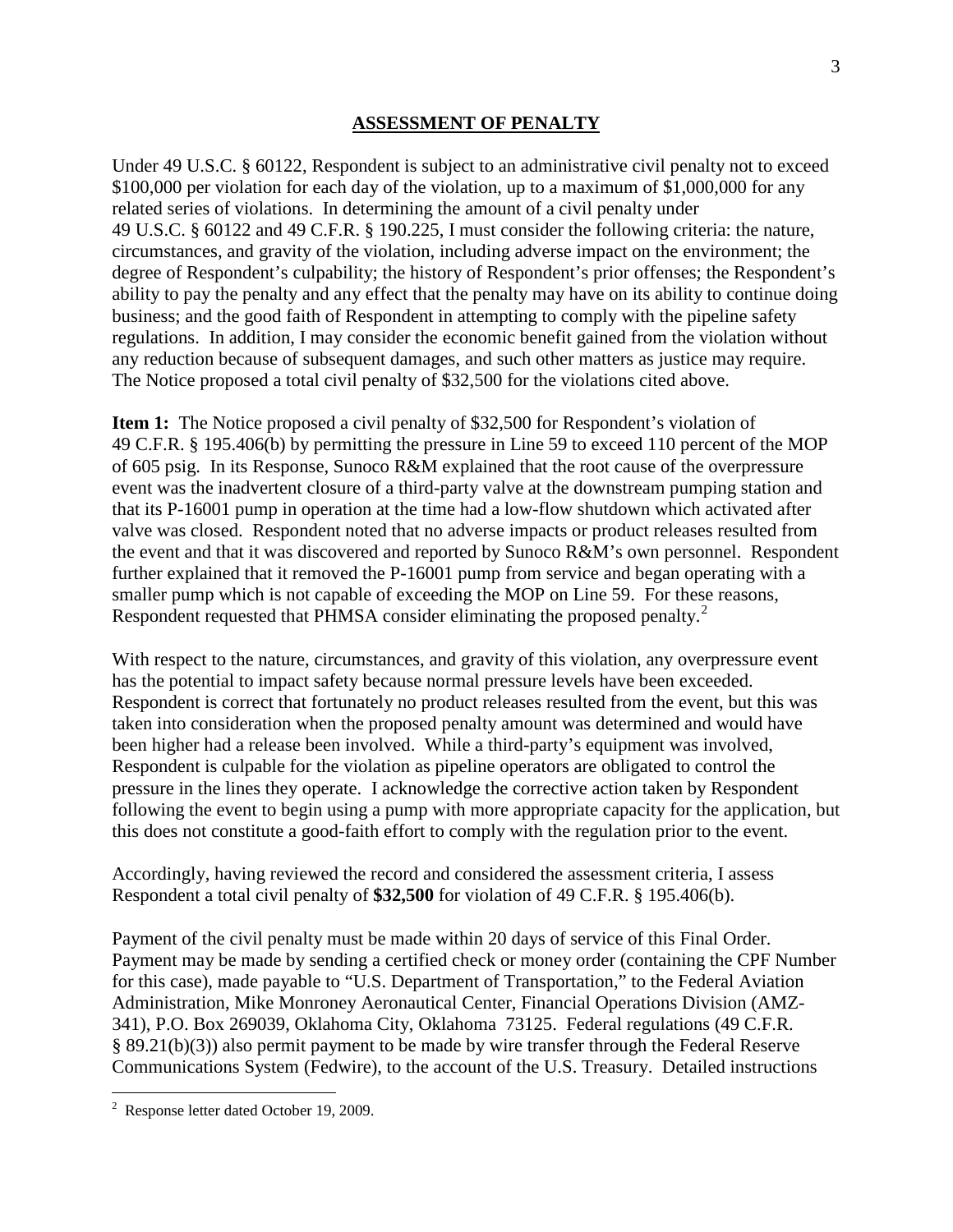are contained in the enclosure. Questions concerning wire transfers should be directed to: Financial Operations Division (AMZ-341), Federal Aviation Administration, Mike Monroney Aeronautical Center, P.O. Box 269039, Oklahoma City, Oklahoma 73125. The Financial Operations Division telephone number is (405) 954-8893.

Failure to pay the \$32,500 civil penalty will result in accrual of interest at the current annual rate in accordance with 31 U.S.C. § 3717, 31 C.F.R. § 901.9 and 49 C.F.R. § 89.23. Pursuant to those same authorities, a late penalty charge of six percent (6%) per annum will be charged if payment is not made within 110 days of service. Furthermore, failure to pay the civil penalty may result in referral of the matter to the Attorney General for appropriate action in a district court of the United States.

### **COMPLIANCE ORDER**

The Notice proposed a Compliance Order with respect to Item 2 in the Notice for violation of 49 C.F.R. § 195.573(d). Under 49 U.S.C. § 60118(a), each person who engages in the transportation of hazardous liquids or who owns or operates a pipeline facility is required to comply with the applicable safety standards established under chapter 601. The Director indicates that Respondent has taken the following actions specified in the proposed compliance order:

> 1. With respect to the violation of § 195.573(d) (**Item 2**), Respondent has completed the installation of cathodic protection systems on two of the tanks and has taken the third out of service.

Accordingly, I find that compliance has been achieved with respect to this violation. In addition, Respondent no longer operates the pipeline facilities that were the subject of this proceeding. Therefore, the compliance terms proposed in the Notice are not included in this Order. The current operator, Toledo Refining Company, LLC, is hereby provided with a copy of the Order and requested to operate the facilities in question in accordance with its terms.

Under 49 C.F.R. § 190.215, Respondent has the right to submit a petition for reconsideration of this Final Order. Should Respondent elect to do so, the petition must be sent to: Associate Administrator, Office of Pipeline Safety, PHMSA, 1200 New Jersey Avenue, SE, East Building,  $2<sup>nd</sup>$  Floor, Washington, DC 20590, with a copy sent to the Office of Chief Counsel, PHMSA, at the same address. PHMSA will accept petitions received no later than 20 days after receipt of service of the Final Order by the Respondent, provided they contain a brief statement of the issue(s) and meet all other requirements of 49 C.F.R. § 190.215. The filing of a petition automatically stays the payment of any civil penalty assessed but does not stay any other provisions of the Final Order, including any required corrective actions. If Respondent submits payment of the civil penalty, the Final Order becomes the final administrative decision and the right to petition for reconsideration is waived.